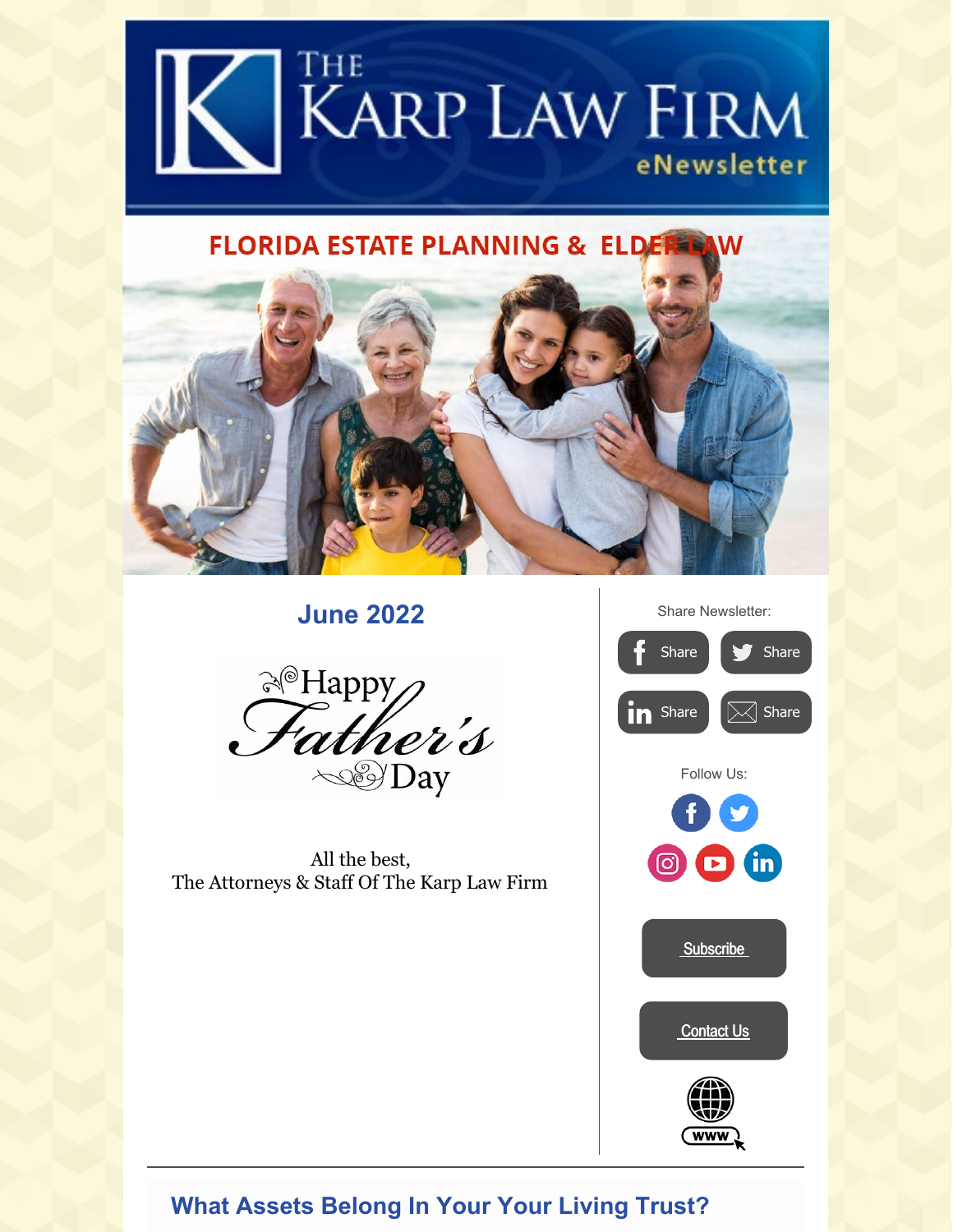For many people, a living trust is an excellent estate planning tool. However, not every asset belongs in your living trust! There are some assets that you need not put into it, and others that you definitely should not put into it.

**[Learn](https://karplaw.com/some-assets-do-not-belong-in-your-living-trust/) more**

## **Free Covid Test Kits Again Available**

Due to the recent surge in Covid cases across the country, the federal government is offering another round of free covid test kits. Every household can receive eight rapid antigen tests.

**Click here to [order](https://www.covid.gov/tests) kits**.

#### **Beware Pension Poachers**



Pension poachers are on the prowl. For a fee, these bad actors offer highly questionable advice to veterans who are seeking V.A. Aid & Attendance benefits.

**Read [more](https://karplaw.com/beware-pension-poachers-prowling-for-veterans/)**

## **A Fresh Look At Reverse Mortgages**

Reverse mortgages can provide homeowners ages 62 and up with a welcome influx of cash, but they are not for everyone. This *New York Times* article provides a fresh perspective on assessing if a reverse mortgage can benefit your specific situation.

#### **Read [more](http://www.nytimes.com/2022/04/01/business/retirement-reverse-mortgages-home-equity.html)**

## **Extension For Some Who Missed Medicare Enrollment Deadline**



Last month we noted that technical problems have plagued Social Security's new phone system, even as field offices were closed to visitors. This "perfect storm" led to some people missing the enrollment deadline, through no fault of their own. Now, Medicare is giving an extension to those who missed the deadline for this reason.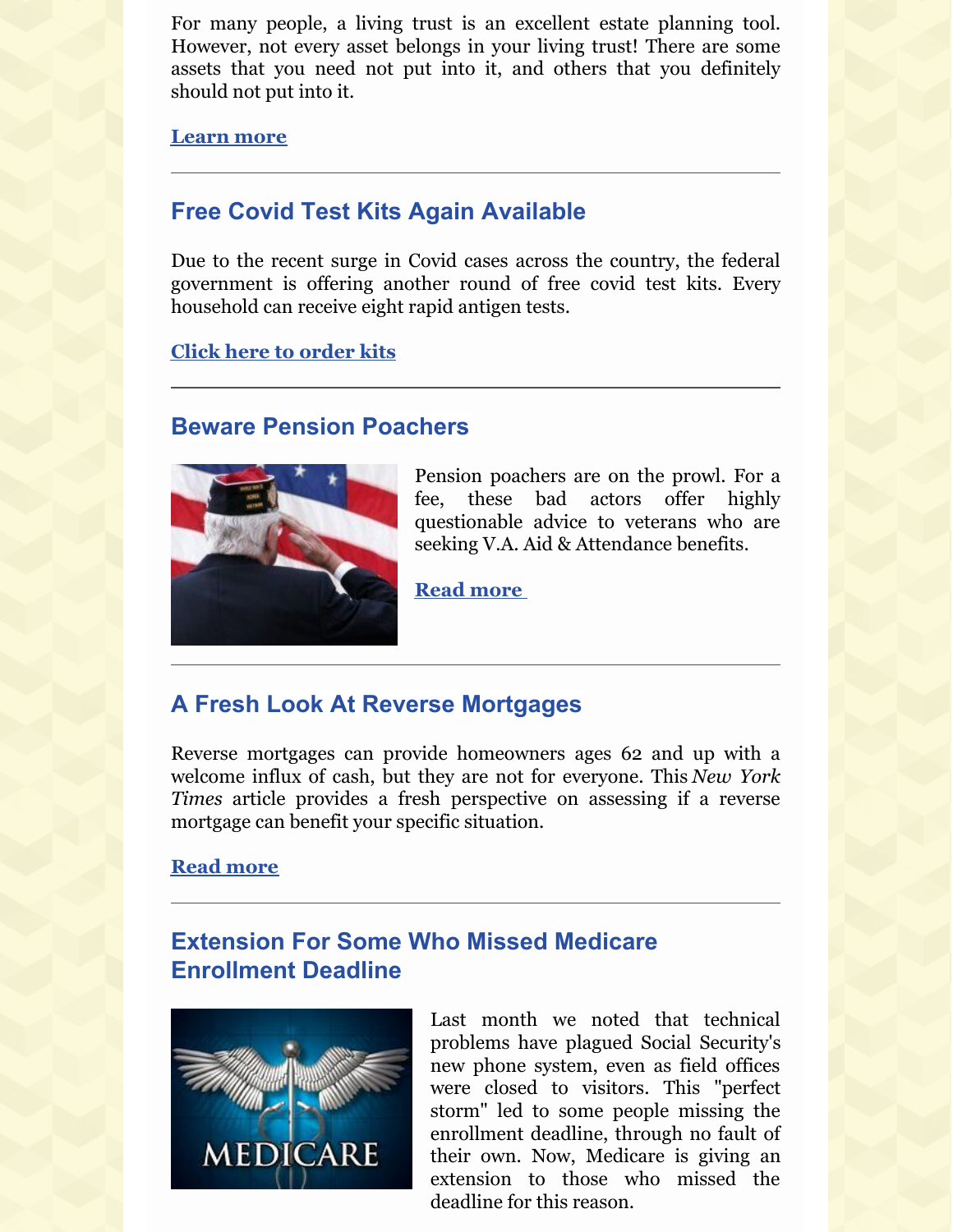#### **Karp Law Firm Participates In May Events**

Attorneys and staff of The Karp Law Firm had a busy month participating in community and educational events. While at the Annual Conference of the National Academy of Elder Law Attorneys, held in Arizona, Joseph Karp made his first-ever visit to the Grand Canyon.

#### **[Photos](https://karplaw.com/may-events/)**

### **Florida Disaster Preparedness Sales Tax Holiday**



June 1 kicks off hurricane season. Disaster preparedness items may be purchased free of sales tax from May 28 through June 10. This is a good time to stock up on batteries, coolers, even emergency items for your pets.

**More [information](https://floridarevenue.com/taxes/tips/Documents/TIP_22A01-03.pdf)**

### **Stop Worrying With An Inheritance Protection Trust**

Worried that the inheritance you leave your child and grandchild could fall into the hands of his/her ex-spouse? It's a worry that keeps many people up at night. An Inheritance Protection Trust can help allay your fears.

**Learn more and free [e-book](https://karplaw.com/practice-area/florida-estate-planning/inheritance-trusts/)**

### **Loved One In A Nursing Home? Assisted Living? New Visitation Rules Coming**



Recognizing that isolation can be as deadly as physical disease, Florida has revised visitation rules for Florida nursing homes, assisted living facilities and other venues. Among the new provisions: a resident can name an "essential caregiver" who may visit for a

minimum of two hours daily, even during a pandemic.

#### **Read [more](https://karplaw.com/visiting-loved-ones-in-florida-nursing-homes-the-latest-rules/)**